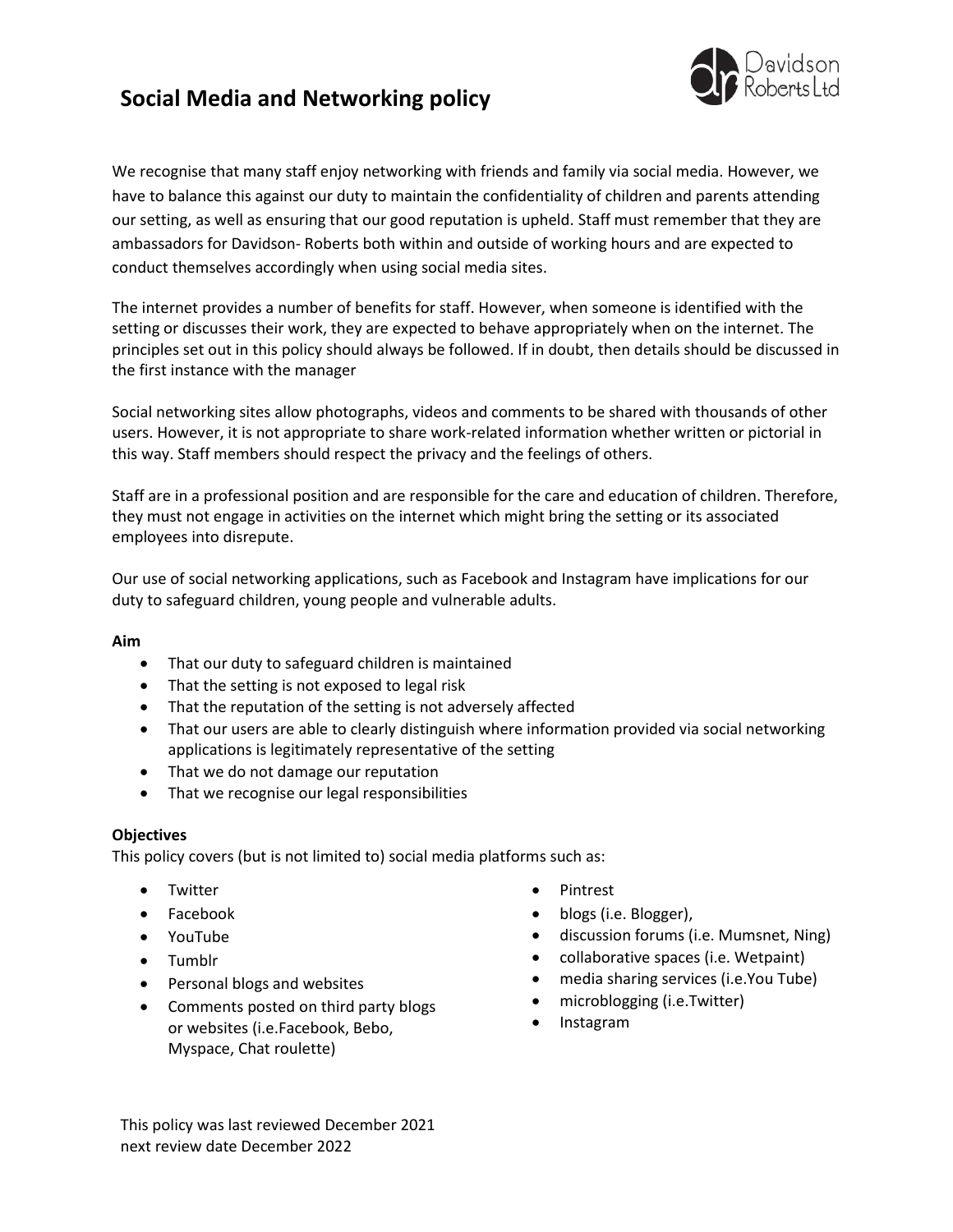# **Social Media and Networking policy**



All staff should bear in mind that information they share through social networking applications, even though they are on private spaces, are still subject to copyright, GDPR and freedom of information legislation, the safeguarding vulnerable groups act 2006 and other legislation.

## **Social media rules**

When using social media sites, **staff must not**:

- Post anything that could damage our club's reputation.
- Post anything that could offend other members of staff, parents or children using our club.
- Publish any photographs or materials that could identify the children or our club.
- Accept invitations from parents to connect via social media (eg friend requests on Facebook) unless they already know the parent in a private capacity.
- Discuss with parents any issues relating to their child or our club. Instead invite the parent to raise the issue when they are next at the club, or to contact the Manager if the matter is more urgent.

Any member of staff who posts content or comments that breach confidentiality or which could harm the reputation of our club or other staff members, or who publishes photographs of the setting or children, will face disciplinary action in line with our **Staff Disciplinary policy**.

### **General cautions for using social media**

When using social media in any context it is wise to bear in mind the following points:

- No information published via the internet is ever totally secure; if you don't want information to become public, do not post it online.
- Once an image or information is in the public domain, it is potentially there forever Google never forgets!

### **Using computers and storing data**

- No information containing personal details of children and families at the setting should be stored on a home computer.
- No photographs of children and families at the setting should be stored on a home computer.
- If staff have to use their own computers for planning, observations or other documents containing children's names they should transfer the data to a memory stick and erase from their computer as soon as this is done.
- Memory sticks should be held in a secure place at the setting.
- Photos of children should not be stored on the settings devices for longer than the time necessary to print them off.
- Photos of children should not be stored on the settings devices once printed off.
- The settings devices should be stored safely whilst the setting is closed.